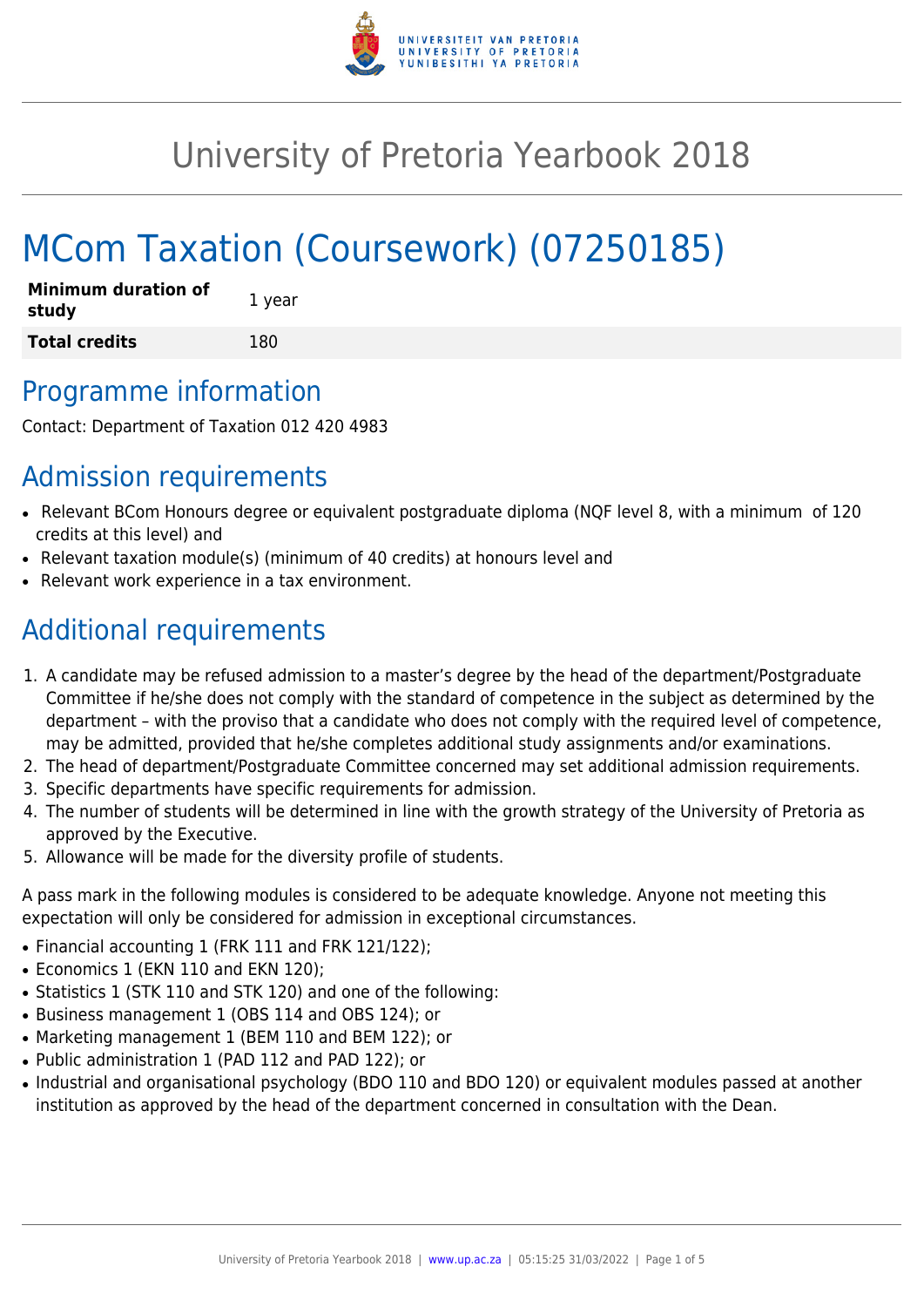

# Examinations and pass requirements

### **Prerequisite for awarding the degree**

- a. A subminimum of 50% is required in each of the coursework examinations.
- b. All the required technical research reports must be submitted for BEL 878. Each technical research report will carry a subminimum of 40% and on average a student will require 50% for successful completion of the module.
- c. A mini-dissertation with a minimum of 15 000 words (approximately 50 pages) is required for BEL 897.

The pass mark for both a dissertation and a mini-dissertation is 50%. The provisions regarding pass requirements for dissertations, contained in General Regulation G.12.2, apply mutatis mutandis to mini-dissertations.

# Research information

### **Dissertations/mini-dissertations, curricula and modules**

- 1. The degree programme requires that a dissertation/mini-dissertation must be submitted in a field of study chosen from the fields covered for the honours degree, provided that the Dean may, on the recommendation of the head of department/Postgraduate Committee concerned, approve the replacement of the required dissertation by the successful completion of a prescribed number of module credits and a minidissertation/research article.
- 2. Information on modules, credits and syllabi is available, on request, from the head of department/Postgraduate Committee concerned.
- 3. A module in Research Methodology is compulsory in all programmes. The Dean may, on the recommendation of the head of department/Postgraduate Committee concerned, waive the prerequisites.
- 4. Sufficient number of bound copies of the dissertation/mini-dissertation must be submitted to the Head: Student Administration for examination, after permission is granted by the supervisor.

### **Article for publication**

A dean may require, before or on submission of a dissertation/mini-dissertation, the submission of a draft article for publication to the supervisor. The draft article should be based on the research that the student has conducted for the dissertation/mini-dissertation and be approved by the supervisor concerned. The supervisor should then have the opportunity to take the paper through all the processes of revision and resubmission as may be necessary and/or appropriate in order to achieve publication.

#### **Submission of dissertation/mini-dissertation**

A dissertation/mini-dissertation is submitted to the Head: Student Administration/Departmental Postgraduate Office, before the closing date for the various graduation ceremonies as announced annually.

For examination purposes, a student must, in consultation with the supervisor, submit a sufficient number of bound copies and/or e-copies of the dissertation/mini-dissertation, printed on good quality paper and of good letter quality, to the Head: Student Administration/Departmental Postgraduate Office. Permission to submit the dissertation/mini-dissertation in unbound form may be obtained from the supervisor concerned on condition that a copy of the final approved dissertation/mini-dissertation is presented to the examiners in bound format or electronic format.

In addition to the copies already mentioned, each successful student must submit a bound paper copy as well as two electronic copies of the approved dissertation/mini-dissertation to the Head: Student Administration/Departmental Postgraduate Office in the format specified by the faculty and in accordance with the minimum standards set by the Department of Library Services, before 15 February for the Autumn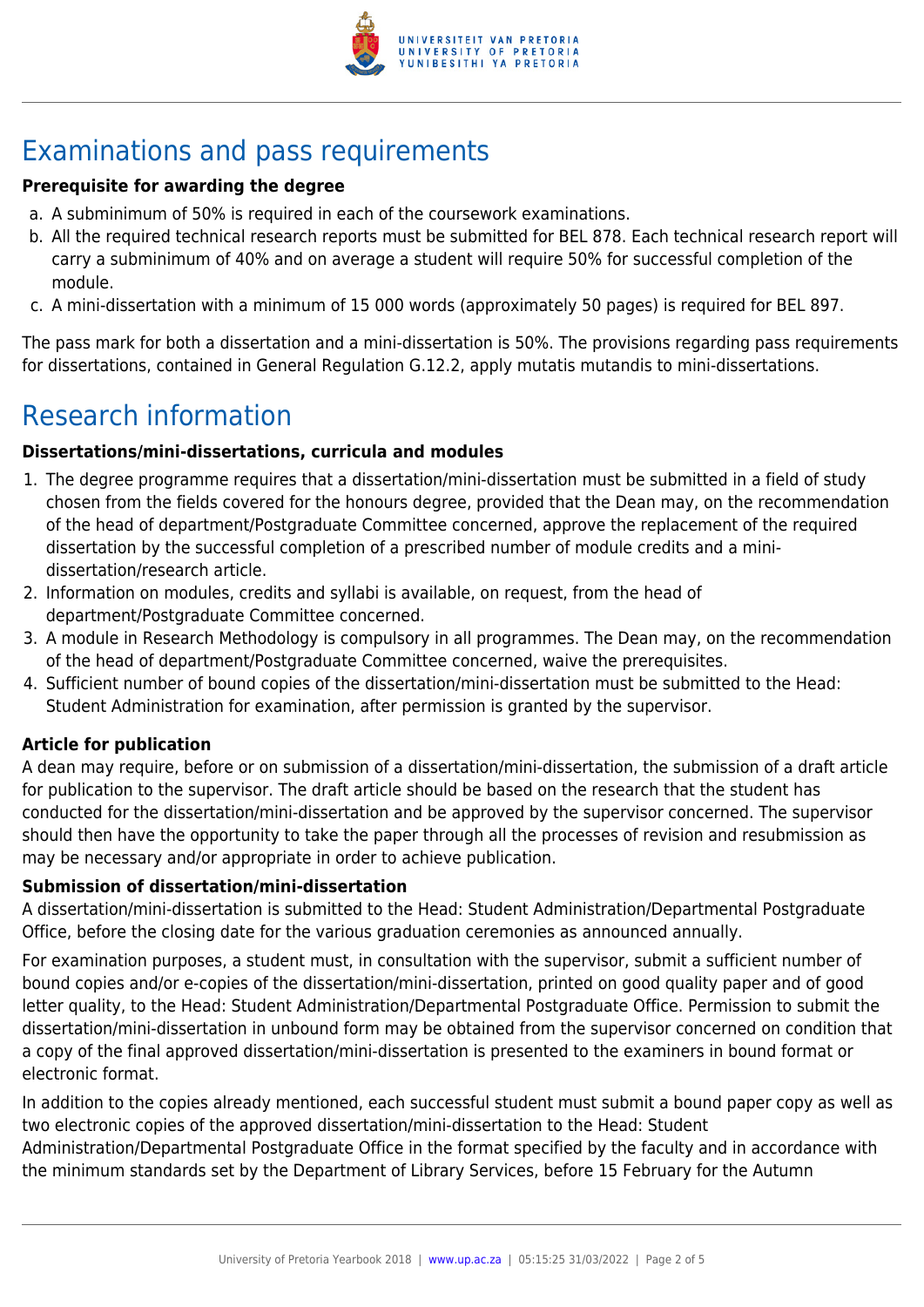

graduation ceremonies and before 15 July for the Spring graduation ceremonies, failing which the degree will only be conferred during a subsequent series of graduation ceremonies.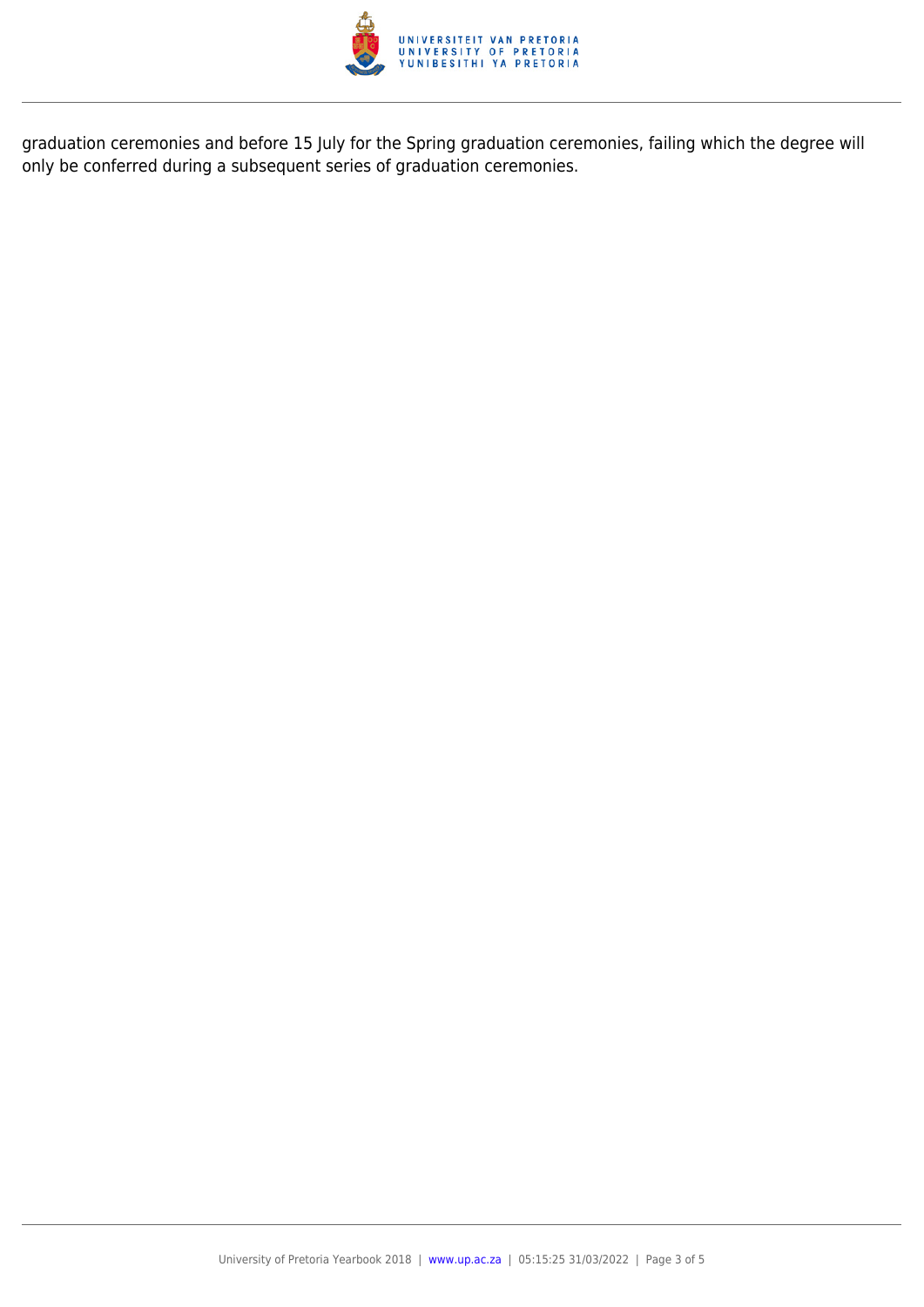

# Curriculum: Final year

**Minimum credits: 180**

## **Core modules**

### **General principles of taxation 875 (BEL 875)**

| <b>Module credits</b>         | 25.00                          |
|-------------------------------|--------------------------------|
| <b>Prerequisites</b>          | No prerequisites.              |
| <b>Contact time</b>           | 24 Hours                       |
| <b>Language of tuition</b>    | Module is presented in English |
| <b>Department</b>             | Taxation                       |
| <b>Period of presentation</b> | Semester 1                     |
| <b>Module content</b>         |                                |

- Interpretation of tax legislation
- Tax administration
- Rules of the tax court
- Other relevant principles of taxes

## **Current issues in taxation 876 (BEL 876)**

| <b>Module credits</b>         | 15.00                          |
|-------------------------------|--------------------------------|
| <b>Prerequisites</b>          | No prerequisites.              |
| <b>Contact time</b>           | 12 contact hours               |
| <b>Language of tuition</b>    | Module is presented in English |
| <b>Department</b>             | Taxation                       |
| <b>Period of presentation</b> | Semester 2                     |
|                               |                                |

#### **Module content**

- Wealth transfer taxes
- Taxes and international business activities
- Customs and excises
- Other current issues in taxation

### **Income and consumption taxes 877 (BEL 877)**

| <b>Module credits</b>         | 25.00                          |
|-------------------------------|--------------------------------|
| <b>Prerequisites</b>          | No prerequisites.              |
| Language of tuition           | Module is presented in English |
| <b>Department</b>             | Taxation                       |
| <b>Period of presentation</b> | Semester 2                     |